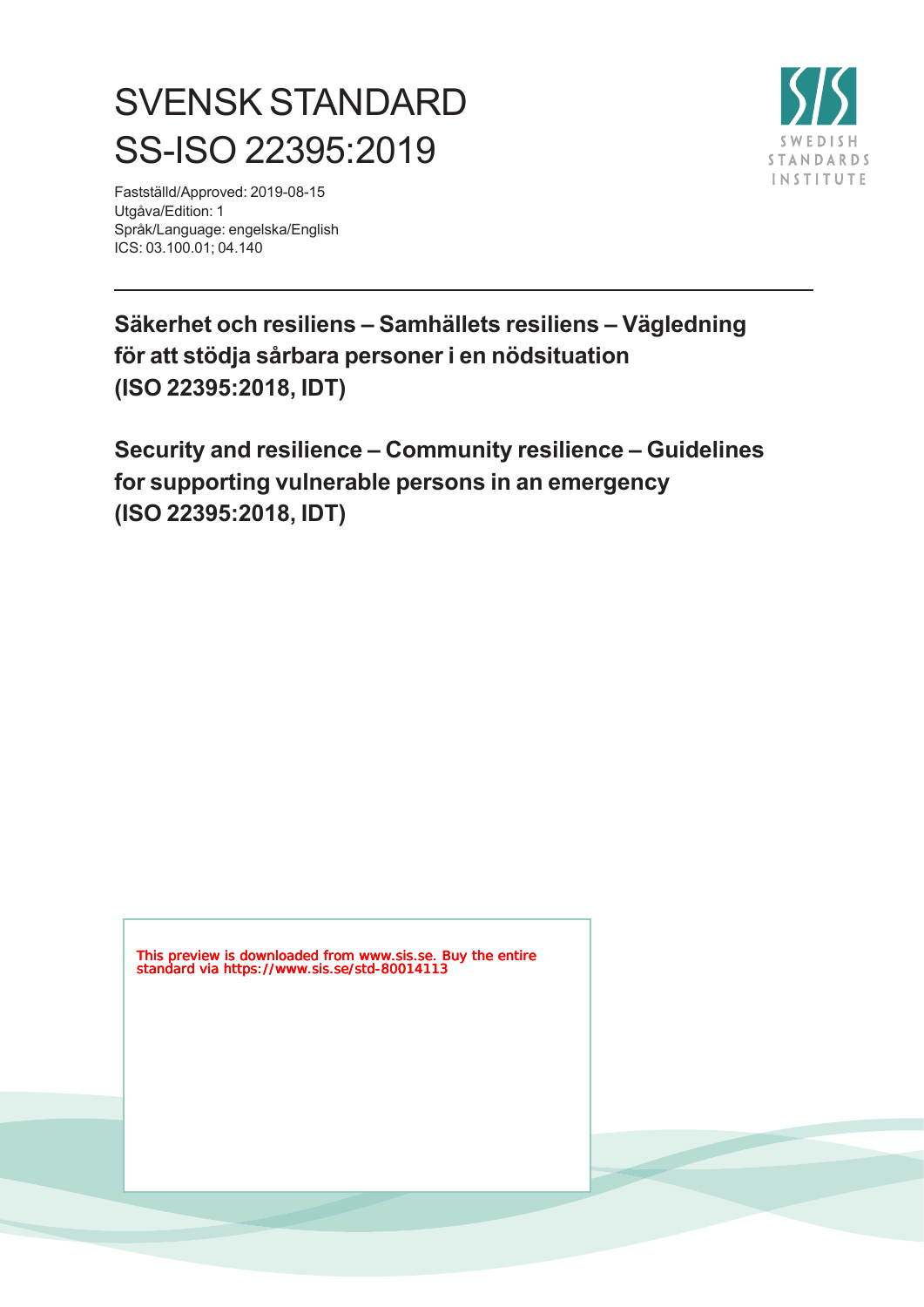# Standarder får världen att fungera

*SIS (Swedish Standards Institute) är en fristående ideell förening med medlemmar från både privat och offentlig sektor. Vi är en del av det europeiska och globala nätverk som utarbetar internationella standarder. Standarder är dokumenterad kunskap utvecklad av framstående aktörer inom industri, näringsliv och samhälle och befrämjar handel över gränser, bidrar till att processer och produkter blir säkrare samt effektiviserar din verksamhet.* 

#### **Delta och påverka**

Som medlem i SIS har du möjlighet att påverka framtida standarder inom ditt område på nationell, europeisk och global nivå. Du får samtidigt tillgång till tidig information om utvecklingen inom din bransch.

#### **Ta del av det färdiga arbetet**

Vi erbjuder våra kunder allt som rör standarder och deras tillämpning. Hos oss kan du köpa alla publikationer du behöver – allt från enskilda standarder, tekniska rapporter och standardpaket till handböcker och onlinetjänster. Genom vår webbtjänst e-nav får du tillgång till ett lättnavigerat bibliotek där alla standarder som är aktuella för ditt företag finns tillgängliga. Standarder och handböcker är källor till kunskap. Vi säljer dem.

#### **Utveckla din kompetens och lyckas bättre i ditt arbete**

Hos SIS kan du gå öppna eller företagsinterna utbildningar kring innehåll och tillämpning av standarder. Genom vår närhet till den internationella utvecklingen och ISO får du rätt kunskap i rätt tid, direkt från källan. Med vår kunskap om standarders möjligheter hjälper vi våra kunder att skapa verklig nytta och lönsamhet i sina verksamheter.

**Vill du veta mer om SIS eller hur standarder kan effektivisera din verksamhet är du välkommen in på www.sis.se eller ta kontakt med oss på tel 08-555 523 00.**

# Standards make the world go round

*SIS (Swedish Standards Institute) is an independent non-profit organisation with members from both the private and public sectors. We are part of the European and global network that draws up international standards. Standards consist of documented knowledge developed by prominent actors within the industry, business world and society. They promote cross-border trade, they help to make processes and products safer and they streamline your organisation.*

#### **Take part and have influence**

As a member of SIS you will have the possibility to participate in standardization activities on national, European and global level. The membership in SIS will give you the opportunity to influence future standards and gain access to early stage information about developments within your field.

#### **Get to know the finished work**

We offer our customers everything in connection with standards and their application. You can purchase all the publications you need from us - everything from individual standards, technical reports and standard packages through to manuals and online services. Our web service e-nav gives you access to an easy-to-navigate library where all standards that are relevant to your company are available. Standards and manuals are sources of knowledge. We sell them.

#### **Increase understanding and improve perception**

With SIS you can undergo either shared or in-house training in the content and application of standards. Thanks to our proximity to international development and ISO you receive the right knowledge at the right time, direct from the source. With our knowledge about the potential of standards, we assist our customers in creating tangible benefit and profitability in their organisations.

**If you want to know more about SIS, or how standards can streamline your organisation, please visit www.sis.se or contact us on phone +46 (0)8-555 523 00**



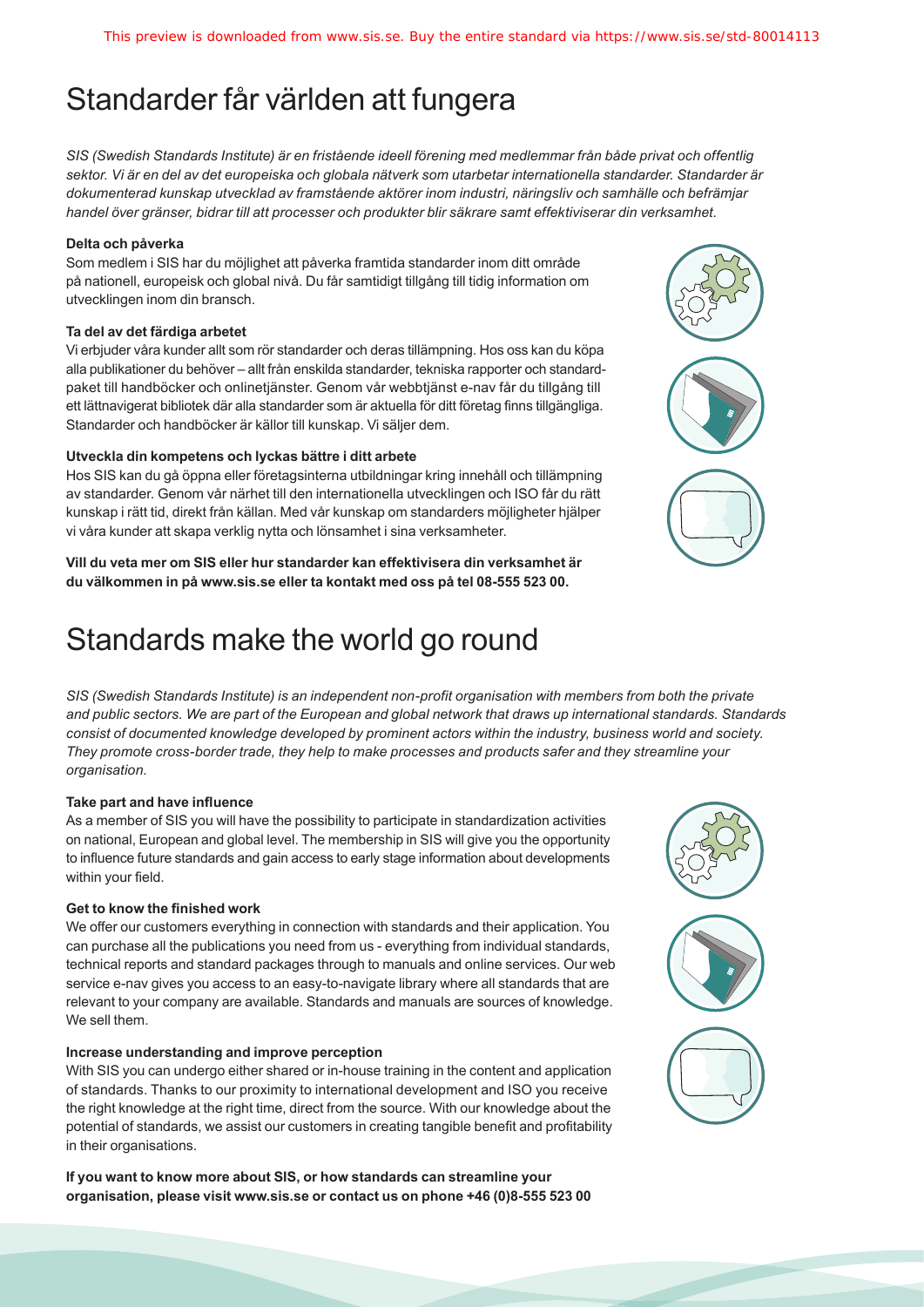Den internationella standarden ISO 22395:2018 gäller som svensk standard. Detta dokument innehåller den officiella engelska versionen av ISO 22395:2018.

The International Standard ISO 22395:2018 has the status of a Swedish Standard. This document contains the official English version of ISO 22395:2018.

© Copyright/Upphovsrätten till denna produkt tillhör SIS, Swedish Standards Institute, Stockholm, Sverige. Användningen av denna produkt regleras av slutanvändarlicensen som återfinns i denna produkt, se standardens sista sidor.

© Copyright SIS, Swedish Standards Institute, Stockholm, Sweden. All rights reserved. The use of this product is governed by the end-user licence for this product. You will find the licence in the end of this document.

*Upplysningar om sakinnehållet i standarden lämnas av SIS, Swedish Standards Institute, telefon 08-555 520 00. Standarder kan beställas hos SIS som även lämnar allmänna upplysningar om svensk och utländsk standard.*

*Information about the content of the standard is available from the Swedish Standards Institute (SIS), telephone +46 8 555 520 00. Standards may be ordered from SIS, who can also provide general information about Swedish and foreign standards.*

Denna standard är framtagen av kommittén för Samhällssäkerhet, SIS/TK 494.

Har du synpunkter på innehållet i den här standarden, vill du delta i ett kommande revideringsarbete eller vara med och ta fram andra standarder inom området? Gå in på www.sis.se - där hittar du mer information.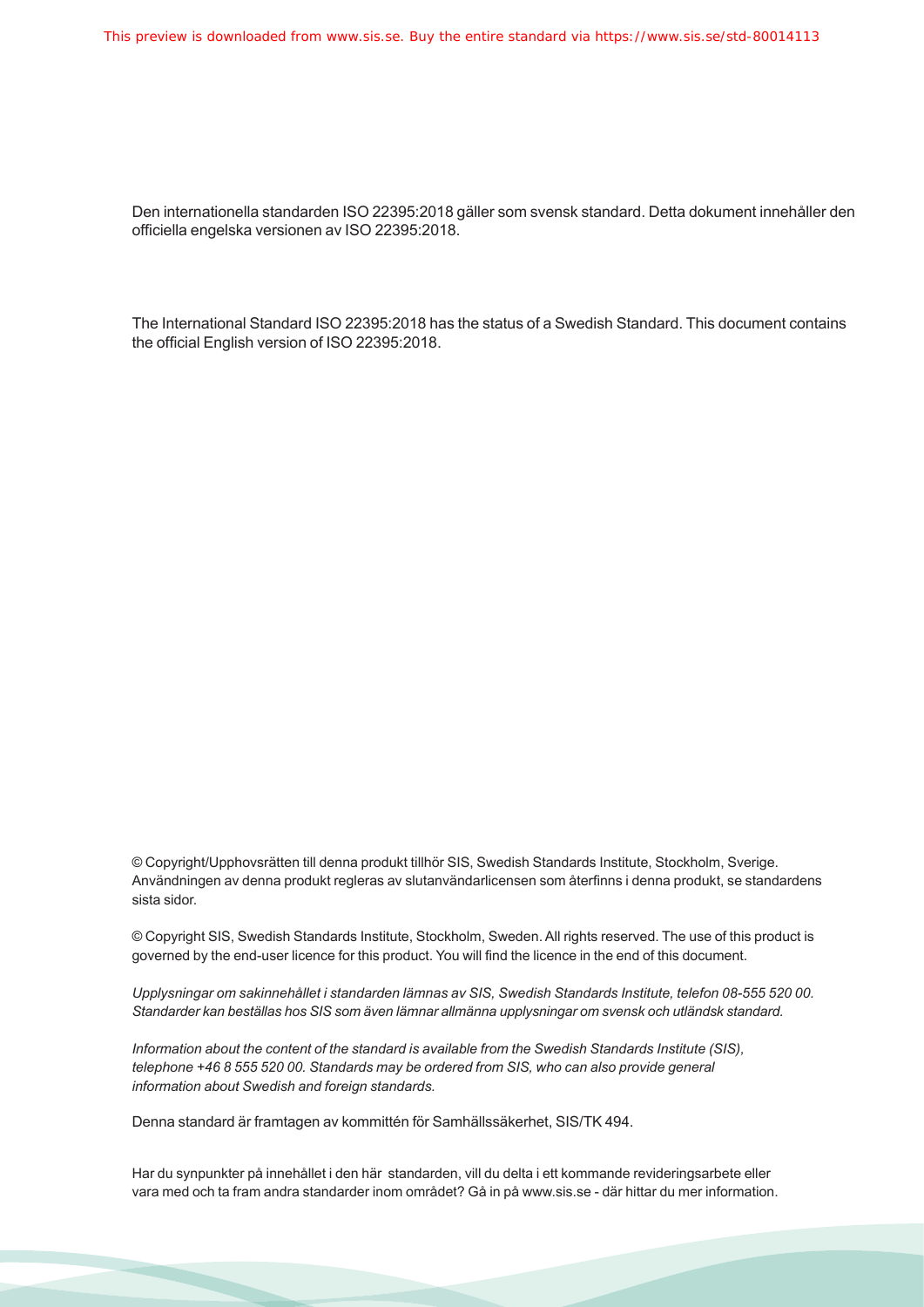# **Contents** Page

| 1 |                                                                                                                                                                                                                                                                                                                                                                                                                                                  |  |
|---|--------------------------------------------------------------------------------------------------------------------------------------------------------------------------------------------------------------------------------------------------------------------------------------------------------------------------------------------------------------------------------------------------------------------------------------------------|--|
| 2 |                                                                                                                                                                                                                                                                                                                                                                                                                                                  |  |
| 3 |                                                                                                                                                                                                                                                                                                                                                                                                                                                  |  |
| 4 | 4.1<br>4.2<br>4.3<br>4.4<br>4.5                                                                                                                                                                                                                                                                                                                                                                                                                  |  |
| 5 | 5.1<br>Communicating information for vulnerable persons before, during and after<br>5.2                                                                                                                                                                                                                                                                                                                                                          |  |
|   | Understanding the limitations of different media in communicating with<br>5.3<br>Providing awareness, skills and knowledge on how to work with vulnerable persons 5<br>5.4<br>5.5<br>Making vulnerable persons aware of preparations made by the organization  5<br>Providing information on how vulnerable persons can prepare themselves  6<br>5.6<br>Providing information during an emergency on how vulnerable persons can respond 6<br>5.7 |  |
| 6 | 6.1<br>6.2<br>6.3<br>6.4<br>6.5<br>6.6                                                                                                                                                                                                                                                                                                                                                                                                           |  |
| 7 | 7.1<br>7.2<br>7.3                                                                                                                                                                                                                                                                                                                                                                                                                                |  |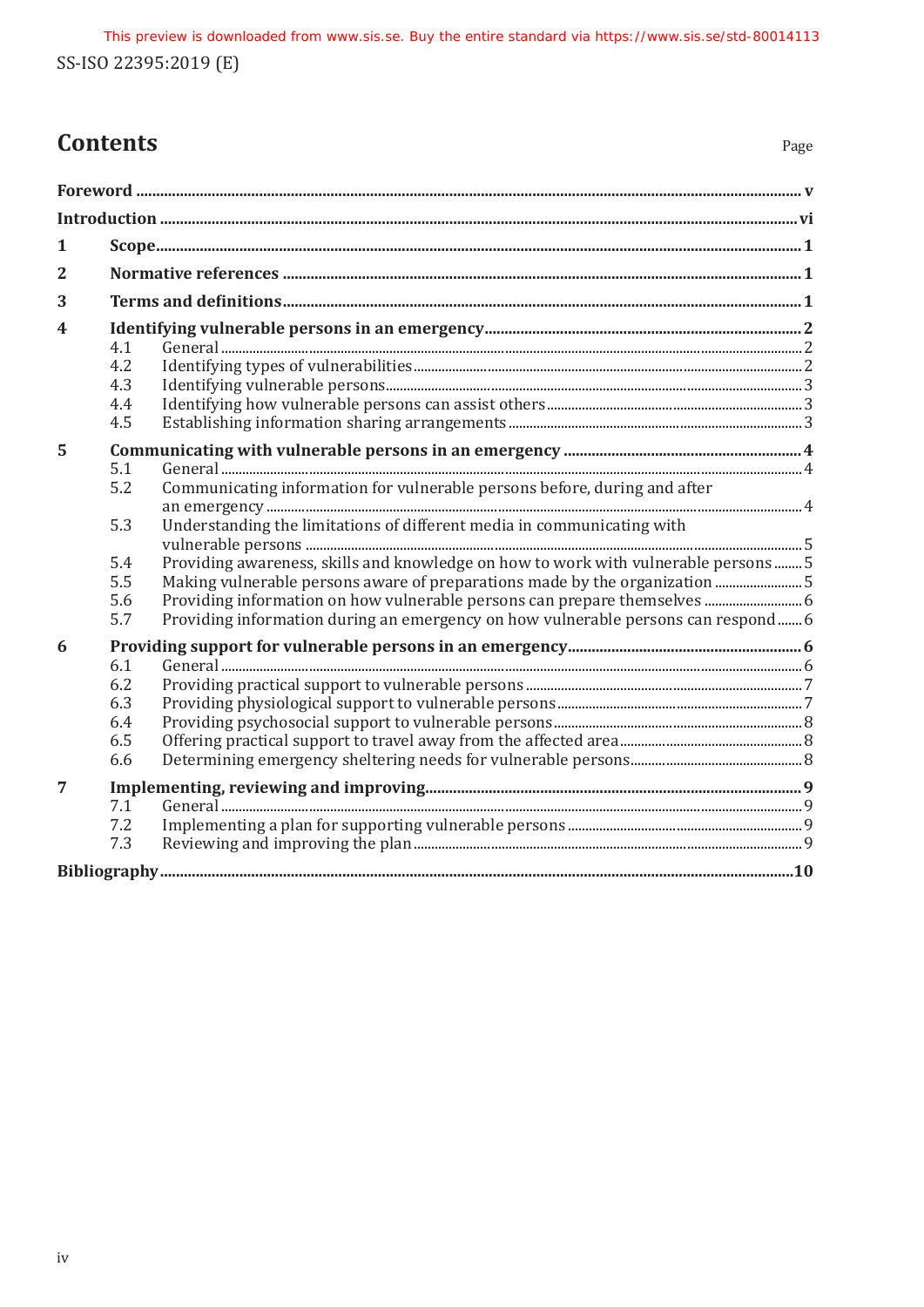# <span id="page-4-0"></span>**Foreword**

ISO (the International Organization for Standardization) is a worldwide federation of national standards bodies (ISO member bodies). The work of preparing International Standards is normally carried out through ISO technical committees. Each member body interested in a subject for which a technical committee has been established has the right to be represented on that committee. International organizations, governmental and non-governmental, in liaison with ISO, also take part in the work. ISO collaborates closely with the International Electrotechnical Commission (IEC) on all matters of electrotechnical standardization.

The procedures used to develop this document and those intended for its further maintenance are described in the ISO/IEC Directives, Part 1. In particular, the different approval criteria needed for the different types of ISO documents should be noted. This document was drafted in accordance with the editorial rules of the ISO/IEC Directives, Part 2 (see [www.iso.org/directives\)](https://www.iso.org/directives-and-policies.html).

Attention is drawn to the possibility that some of the elements of this document may be the subject of patent rights. ISO shall not be held responsible for identifying any or all such patent rights. Details of any patent rights identified during the development of the document will be in the Introduction and/or on the ISO list of patent declarations received (see [www.iso.org/patents](https://www.iso.org/iso-standards-and-patents.html)).

Any trade name used in this document is information given for the convenience of users and does not constitute an endorsement.

For an explanation of the voluntary nature of standards, the meaning of ISO specific terms and expressions related to conformity assessment, as well as information about ISO's adherence to the World Trade Organization (WTO) principles in the Technical Barriers to Trade (TBT) see [www.iso](https://www.iso.org/foreword-supplementary-information.html) [.org/iso/foreword.html](https://www.iso.org/foreword-supplementary-information.html).

This document was prepared by Technical Committee ISO/TC 292, *Security and resilience*.

Any feedback or questions on this document should be directed to the user's national standards body. A complete listing of these bodies can be found at [www.iso.org/members.html.](https://www.iso.org/members.html)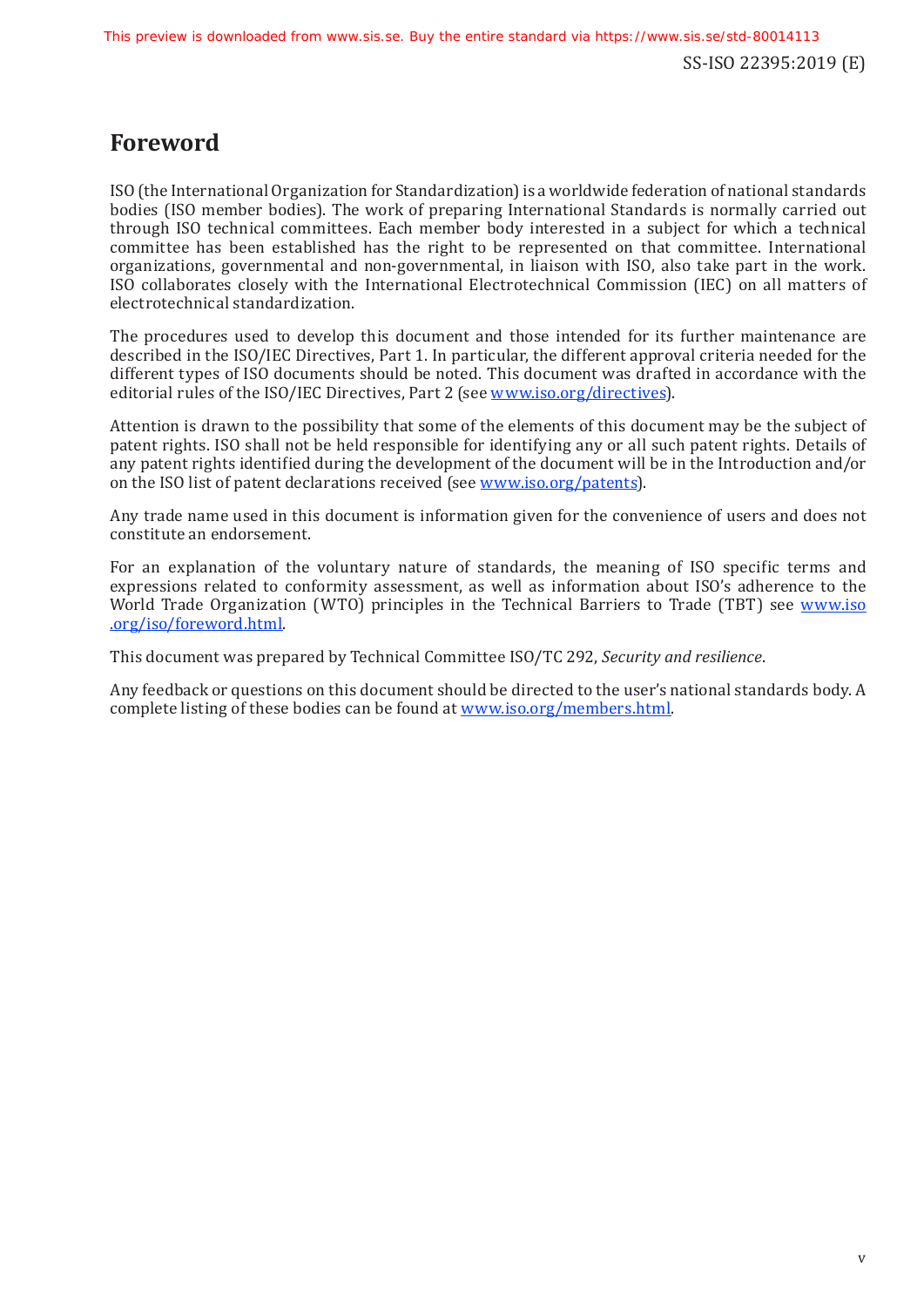SS-ISO 22395:2019 (E) This preview is downloaded from www.sis.se. Buy the entire standard via https://www.sis.se/std-80014113

# <span id="page-5-0"></span>**Introduction**

This document gives guidelines for identifying individuals who are the most vulnerable to an emergency and how to include them in the preparation, response and recovery from events, incidents and emergencies. Emergencies have different effects on people; for example, some individuals will become less able to anticipate, cope with, resist or recover from the impacts of an emergency. An individual is not defined as vulnerable by the nature of their vulnerability, but by their personal circumstances at the time of the emergency. A person's vulnerability to an emergency is influenced by many factors and can vary in different environmental, political, cultural and social contexts. It is widely acknowledged that persons who are vulnerable to an emergency require specific kinds of assistance. However, there is less understanding and guidance on how to recognize the individuals who are vulnerable in different emergency situations, and how to support them. This can be because vulnerability changes over time, so persons move in and out of being vulnerable, even to the same event, incident or emergency. Relevant factors include age, economic security, language and health, but also the effects of broader processes such as climate change, international security and national political trends.

In large numbers and in different contexts, vulnerable persons are not always recognized or there are too many and they could overwhelm emergency response teams. Furthermore, other types of support structures exist for vulnerable persons, but these might be fractured in an emergency. It is important to understand and implement best practices for recognizing and including vulnerable persons in all phases of emergency preparedness, response and recovery. In particular, this requires an understanding of what creates vulnerability in order to ensure persons are not overlooked or more negatively impacted through the management of emergencies.

This document emphasizes capacity building and community resilience. It recognizes that vulnerable persons and their representatives are key stakeholders and planning partners. It considers the preparatory measures for involving vulnerable persons in decisions made about providing assistance before, during and after an emergency, the planning required to engage vulnerable persons and their representatives, and the ways in which including vulnerable persons will help to increase understanding about those vulnerabilities and contribute towards their personal well-being during an emergency.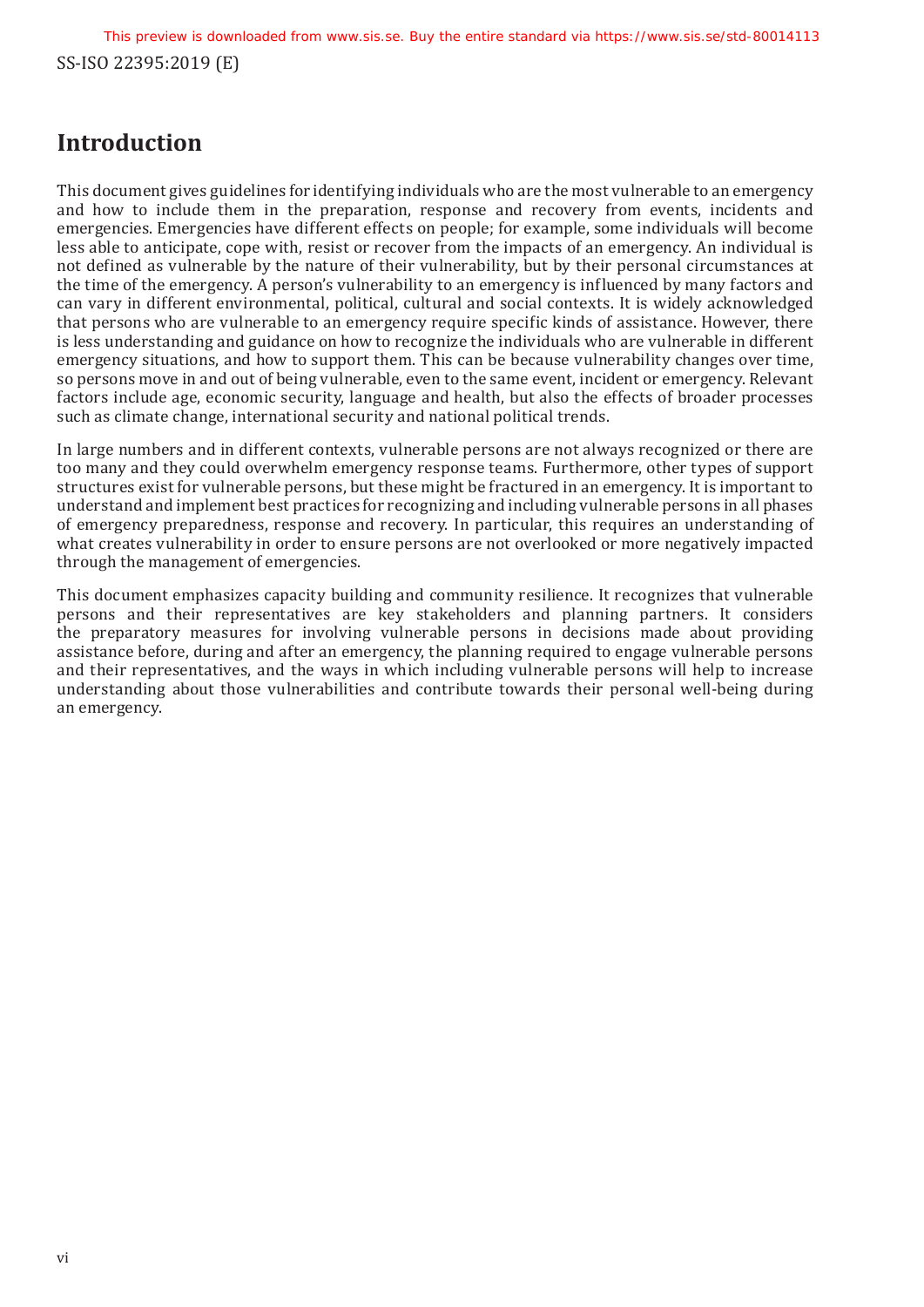# **Security and resilience — Community resilience — Guidelines for supporting vulnerable persons in an emergency**

# <span id="page-6-0"></span>**1 Scope**

This document gives guidelines for organizations to identify, involve, communicate with and support individuals who are the most vulnerable to natural and human-induced (both intentional and unintentional) emergencies. It also includes guidelines for continually improving the provision of support to vulnerable persons in an emergency.

It is intended for use by organizations with the responsibility for, or involvement in, part or all of the planning for working with vulnerable persons in an emergency.

It is applicable to all types and sizes of organizations involved in emergency preparation, response and recovery activities, such as local, regional and national governments; statutory bodies; international and non-governmental organizations; businesses; and public and community groups.

The focus of this document is on vulnerable individuals and their needs in relation to an emergency.

# <span id="page-6-1"></span>**2 Normative references**

The following documents are referred to in the text in such a way that some or all of their content constitutes requirements of this document. For dated references, only the edition cited applies. For undated references, the latest edition of the referenced document (including any amendments) applies.

ISO 22300, *Security and resilience — Vocabulary*

# <span id="page-6-2"></span>**3 Terms and definitions**

For the purposes of this document, the terms and definitions given in ISO 22300 and the following apply.

ISO and IEC maintain terminological databases for use in standardization at the following addresses:

- ISO Online browsing platform: available at [https://www.iso.org/obp](https://www.iso.org/obp/ui)
- IEC Electropedia: available at<http://www.electropedia.org/>

#### **3.1**

**carer**

individual who provides support to a *vulnerable person* ([3.2](#page-6-3))

Note 1 to entry: Carers can be paid or unpaid providers of care.

#### <span id="page-6-3"></span>**3.2**

#### **vulnerable person**

individual who might be less able to anticipate, cope with, resist or recover from the impacts of an emergency

Note 1 to entry: In this document, a vulnerable person is not defined by the nature of the vulnerability but by their personal circumstances at the time of the emergency.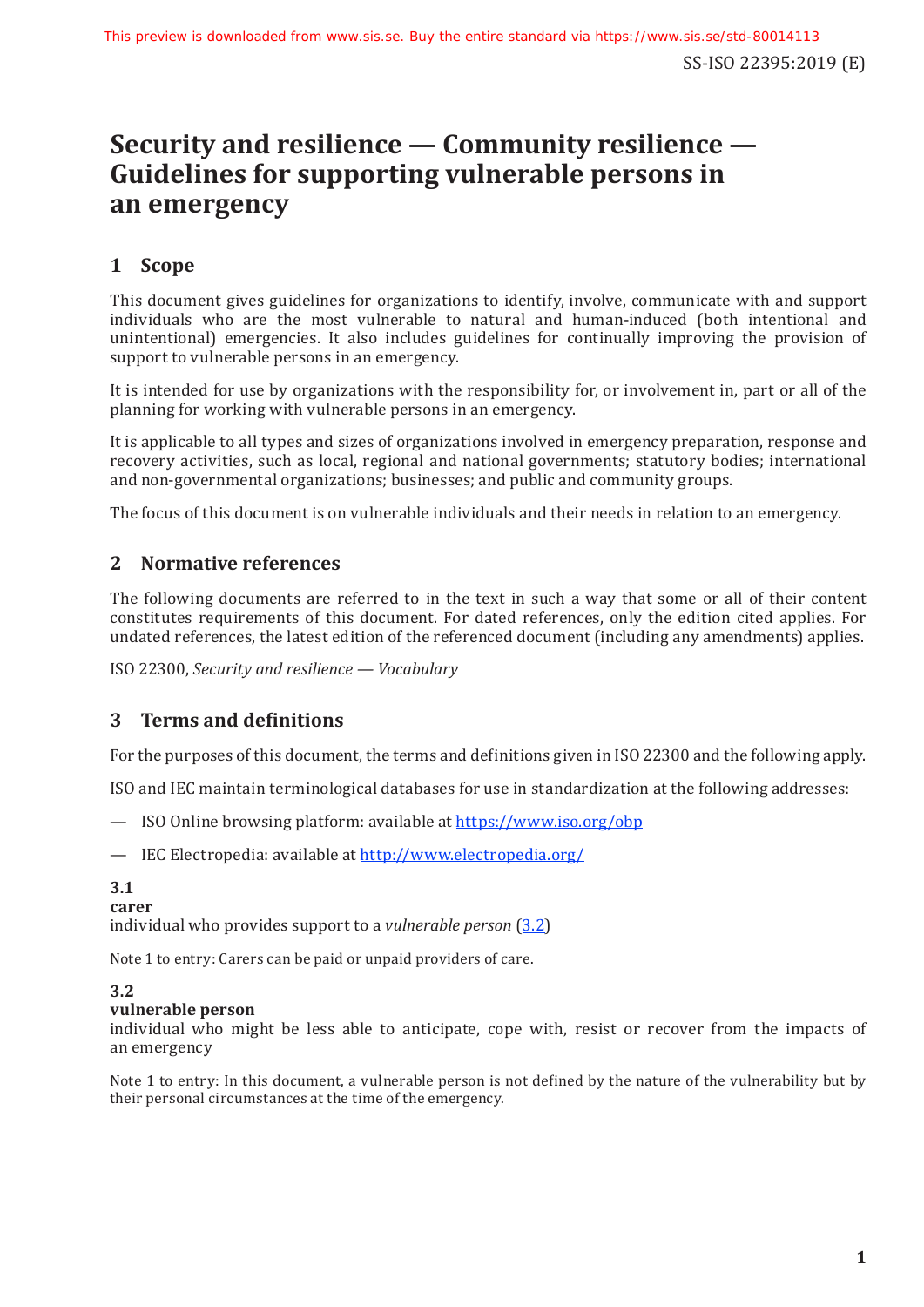# <span id="page-7-0"></span>**4 Identifying vulnerable persons in an emergency**

## <span id="page-7-1"></span>**4.1 General**

The general aspects to be addressed when considering vulnerable persons in an emergency are

- identifying types of vulnerabilities  $(4.2)$ ,
- identifying vulnerable persons  $(4.3)$  $(4.3)$ ,
- identifying how vulnerable persons could assist others  $(4.4)$  $(4.4)$ , and
- establishing information sharing arrangements  $(4.5)$ .

An organization may implement all clauses of this document or only some clauses. Partial implementation of this document could still improve the organization's performance.

# <span id="page-7-2"></span>**4.2 Identifying types of vulnerabilities**

The organization should

- identify the contributing factors that make some individuals vulnerable to an emergency (e.g. physical, mental, emotional, cognitive, cultural, ethnicity, religion, language, citizenship, location, socioeconomic status, age, gender),
- determine the different kinds of vulnerabilities that exist and are relevant in an emergency,
- identify how these causes impact on the interaction between vulnerable persons and the emergency (e.g. the consequences of slower reaction times),
- determine the types of support that vulnerable persons might benefit from before, during and after an emergency,
- identify the reasons why some vulnerable persons prepare for an emergency and why others don't prepare,
- find out the questions that vulnerable persons have that could aid their preparation, response and recovery from an emergency,
- establish the challenges and opportunities that vulnerable persons face to aid their preparation for, response to, and recovery from an emergency,
- identify how vulnerable persons might react to an emergency (e.g. whether they will follow instructions from officials), and
- assess the impacts of different methods of communication on vulnerable persons.

The process of identifying vulnerable persons should

- analyse information about individuals using population-level information to gain a broader understanding of vulnerable persons,
- include difficult-to-reach groups that involve vulnerable persons, such as those whose interests are not well represented in decision-making structures,
- engage communities, local authorities and other organizations in the planning for an emergency,
- recognize that the vulnerability of individuals can change over time and that vulnerable persons might overestimate their own capabilities and so might not have an accurate estimate of their ability to respond,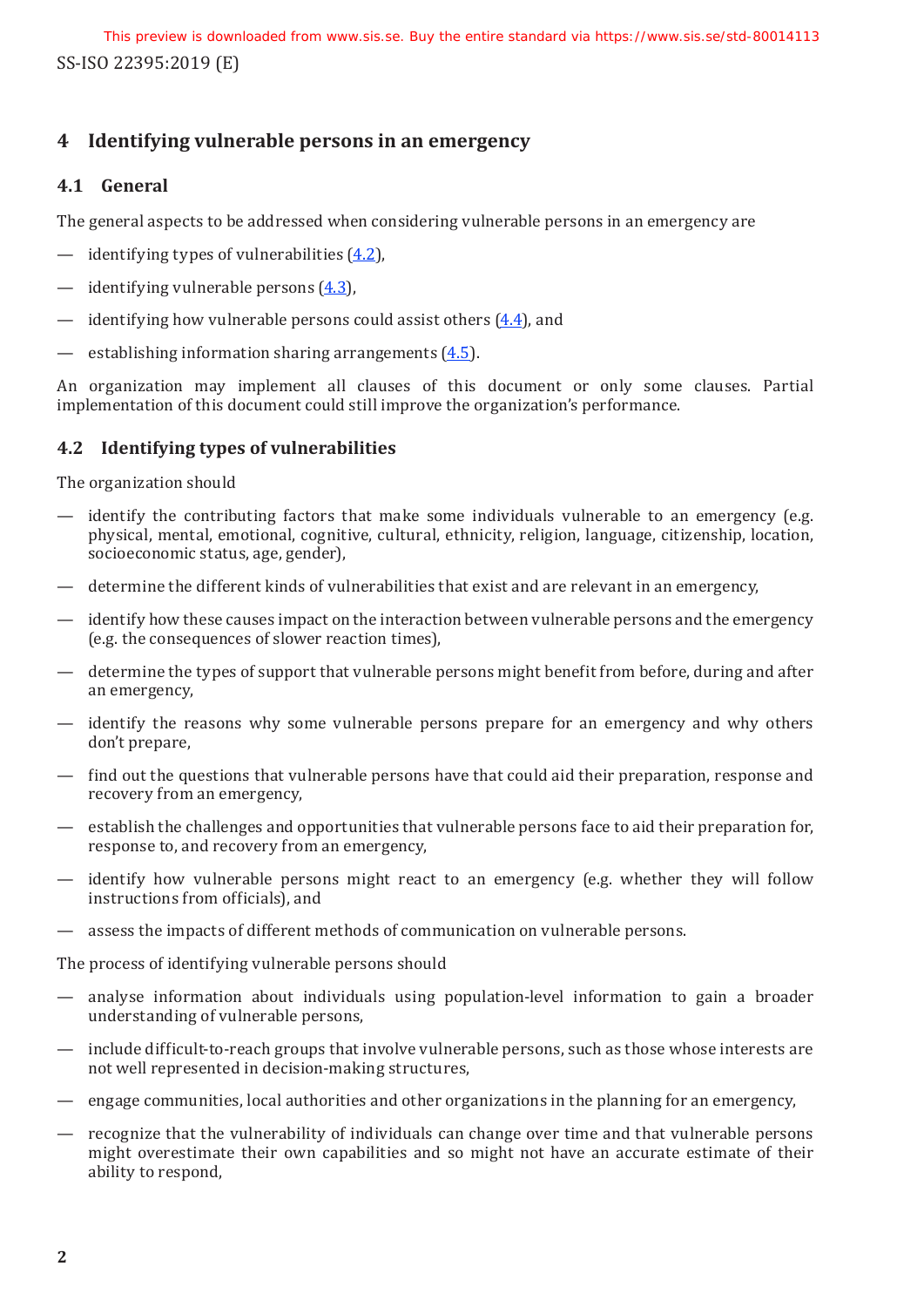SS-ISO 22395:2019 (E)

- include that carers might support vulnerable persons and need assistance to do this during an emergency,
- learn from past emergencies and where vulnerable persons were located, and
- recognize the differences between vulnerable persons who live in remote, rural, urban and transient populations.

# <span id="page-8-0"></span>**4.3 Identifying vulnerable persons**

The organization should

- analyse how the impacts of an emergency might cause individuals to be vulnerable,
- develop and implement a process to identify the number of vulnerable persons and places where they might be (e.g. schools, hospitals, care homes); this process should acknowledge the changing nature of vulnerabilities and emergencies and be regularly updated, especially when major changes occur in the demographic,
- identify and prioritize vulnerable persons using databases from service providers,
- provide a system that allows vulnerable persons and their carers to voluntarily register before an emergency,
- identify contact points with vulnerable persons before an emergency as part of a communication strategy (see [Clause](#page-9-0) 5),
- assess the number of individuals who might be vulnerable to different emergencies,
- assess the number of vulnerable persons who might benefit from particular types of support,
- assess the number of vulnerable persons who have prepared for an emergency and the types of preparations they have made, and
- recognize that not all vulnerable persons will require assistance.

## <span id="page-8-1"></span>**4.4 Identifying how vulnerable persons can assist others**

The organization should

- determine how vulnerable persons can assist other people who are affected by the emergency,
- identify opportunities for vulnerable persons who want to provide assistance to others, and

NOTE For further guidance on planning the involvement of spontaneous volunteers in incident response and recovery, see ISO 22319.

— support vulnerable persons as they provide assistance to ensure their own stresses are recognized.

#### <span id="page-8-2"></span>**4.5 Establishing information sharing arrangements**

The organization should

- identify the stakeholder relationships (e.g. with the local emergency management organizations) needed to effectively share information for the support of vulnerable persons in an emergency,
- identify how, when and what information can be shared about vulnerable persons with stakeholders within an applicable privacy protection framework, and
- share the information with stakeholders who need to consider vulnerable persons when they conduct their work (e.g. local partners in emergency management).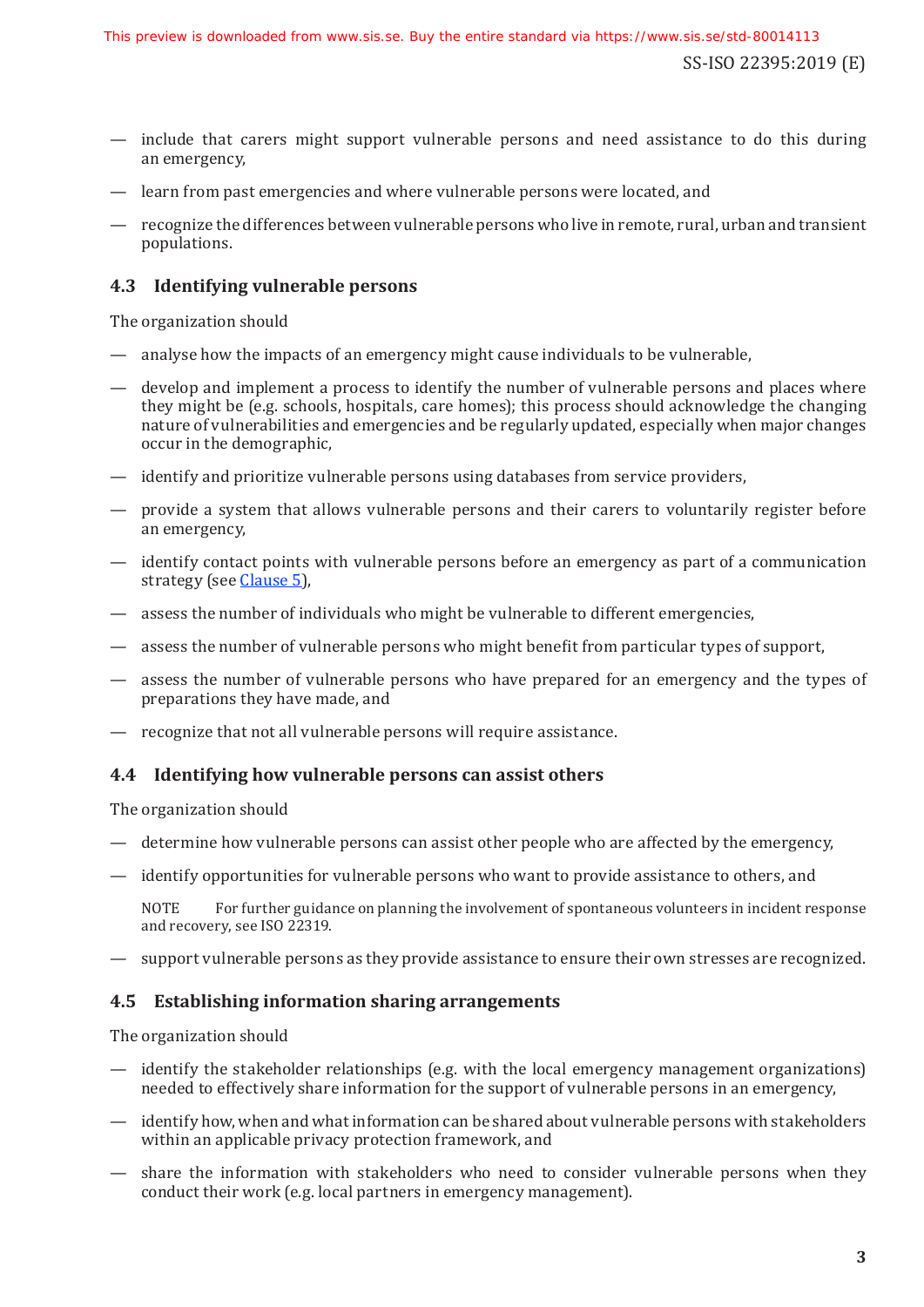# <span id="page-9-0"></span>**5 Communicating with vulnerable persons in an emergency**

### <span id="page-9-1"></span>**5.1 General**

When communicating with vulnerable persons, the organization should consider their abilities and needs as well as the potential impact of the emergency on them. The organization should provide information to vulnerable persons and those who work with them.

The general aspects to be addressed when preparing for, and responding to, an emergency are

- communicating information to vulnerable persons before, during and after an emergency  $(5.2)$  $(5.2)$ ,
- understanding the limitations of different media in communicating with vulnerable persons  $(5.3)$ ,
- providing awareness, skills and knowledge on how to work with vulnerable persons  $(5.4)$ ,
- making vulnerable persons aware of preparations made by the organization  $(5.5)$  $(5.5)$ ,
- providing information on how vulnerable persons can prepare themselves  $(5.6)$ , and
- providing information during an emergency on how vulnerable persons can respond  $(5.7)$ .

### <span id="page-9-2"></span>**5.2 Communicating information for vulnerable persons before, during and after an emergency**

The organization should be familiar with the general principles of public warning and coloured coded alerts.

NOTE For further information on public warning, see ISO 22322. For further information on coloured coded alerts, see ISO 22324.

In addition, when communicating information for vulnerable persons, the organization should

- identify general information to be provided to all vulnerable persons, for example,
	- contact details to request assistance from the organization during an emergency or for an independent authority that can deal with serious complaints about service delivery,
	- preparations that could increase their resilience (e.g. participate in developing a community action plan, plan escape routes), and
	- provisions for service animals (e.g. guide dogs) and non-service animals (e.g. pets) regarding evacuation transport and emergency shelters,
- identify specific information to be made available depending on the risks (e.g. predictions for flood severity, fire spread rates),
- disseminate information through trusted communications (e.g. TV, internet, radio, loudspeaker, social media, messengers),
- identify alternative communication methods for specific needs (e.g. sign language, visual aids),
- provide messages in different languages before, during and after an emergency,
- have substitute systems for communication during an emergency in case primary communication channels are not available,
- provide ways for vulnerable persons to notify others of their need for assistance during an emergency (e.g. a dedicated phone number, using available technologies such as personal care alarms), and
- decide what is the aim of the information (e.g. to raise awareness, to create a lasting behaviour change, such as on the benefit of preparing and how to prepare) and seek feedback from all